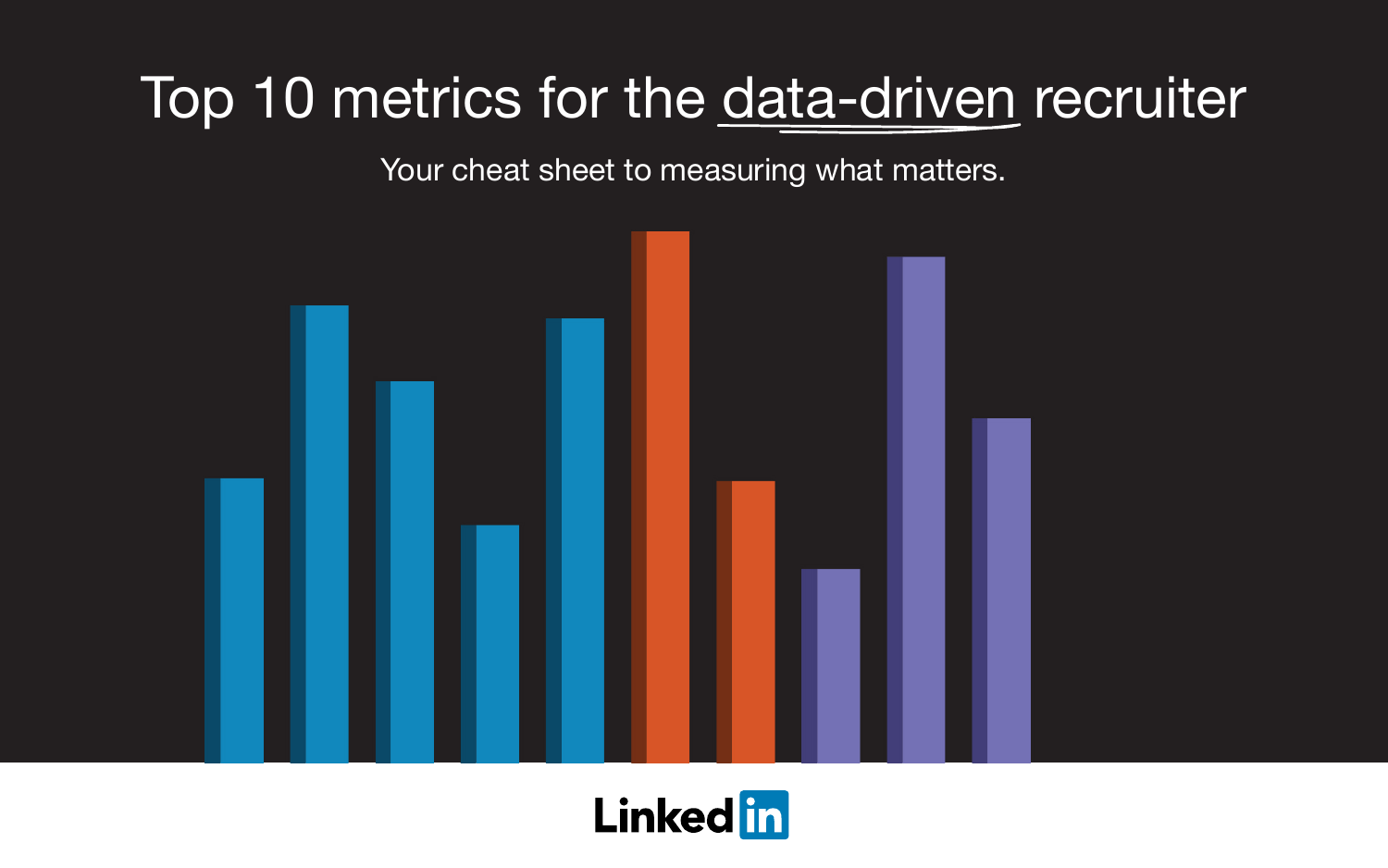## Data-driven recruiting: Why it matters

It's no secret that technology has dramatically changed the way people apply for jobs and how organizations hire. The shift is requiring talent acquisition departments to take a more strategic and analytical approach to recruiting.

The challenge is to figure out what to measure and how to turn the data into actionable insights.

This cheat sheet provides formulas for calculating the 10 most powerful recruiting metrics – and turning that data into insights to help you improve everything from time to hire to employee retention. The ultimate goal? Build a more efficient and effective talent acquisition pipeline and a happier, longer-lasting workforce.

### CHAPTER 1 EFFECTIVENESS METRICS

01. Source of Candidates  $\blacktriangleright$ 

02. Cost per Hire ►

03. LinkedIn Social Media Follower Quality  $\blacktriangleright$ 

04. Response Rate  $\blacktriangleright$ 

05. Application Completion Rate  $\blacktriangleright$ 

### CHAPTER 2 KEY SPEED METRICS

06. Time to Hire  $\blacktriangleright$ 

07. Time to Present Candidates  $\blacktriangleright$ 

### CHAPTER 3 TOP QUALITY METRICS

08. Qualified Candidates per Opening  $\blacktriangleright$ 

09. Retention Rate  $\blacktriangleright$ 

10. Quality of Hire  $\blacktriangleright$ 



### THE 10 MOST IMPORTANT METRICS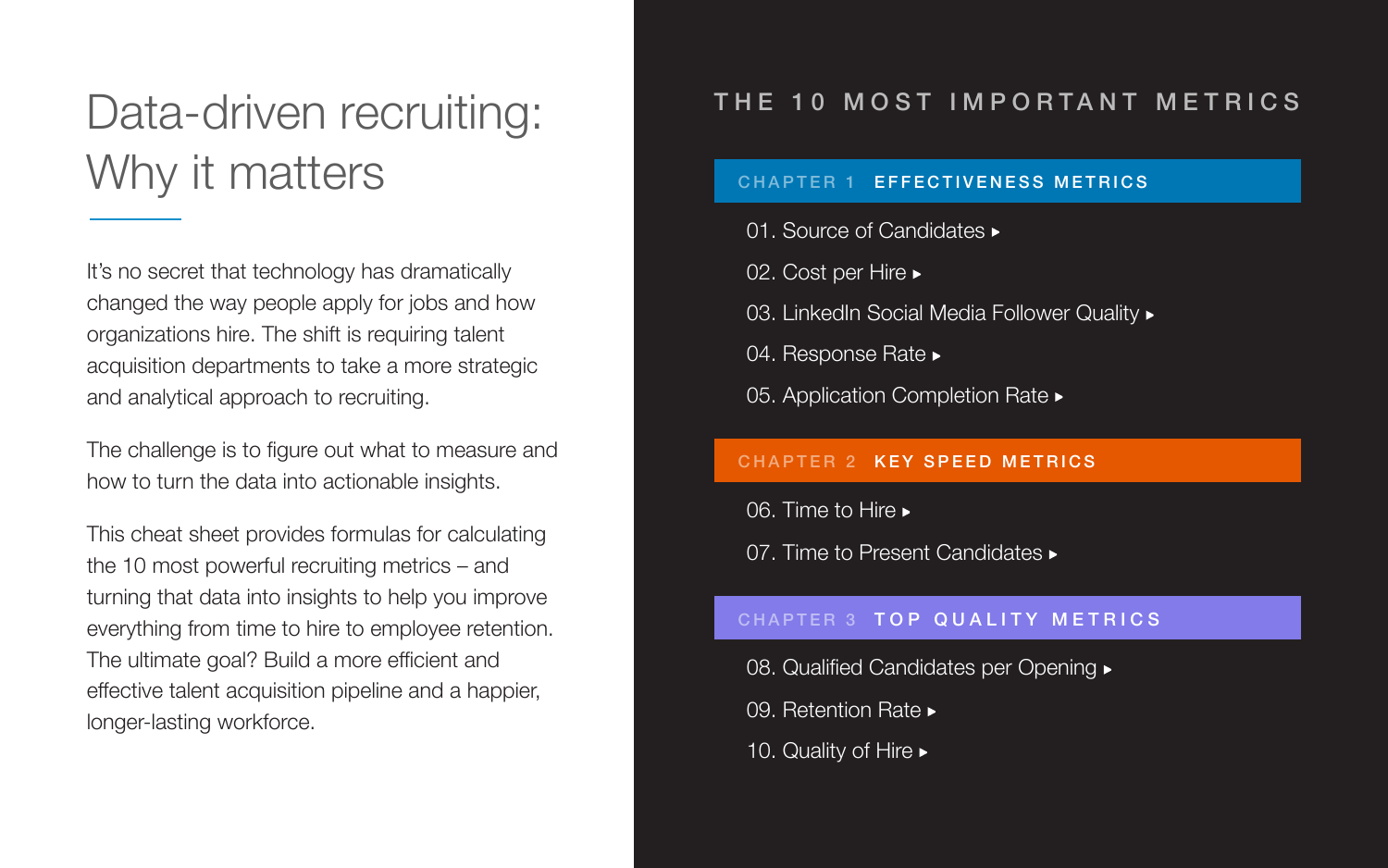# Effectiveness Metrics CHAPTER 1

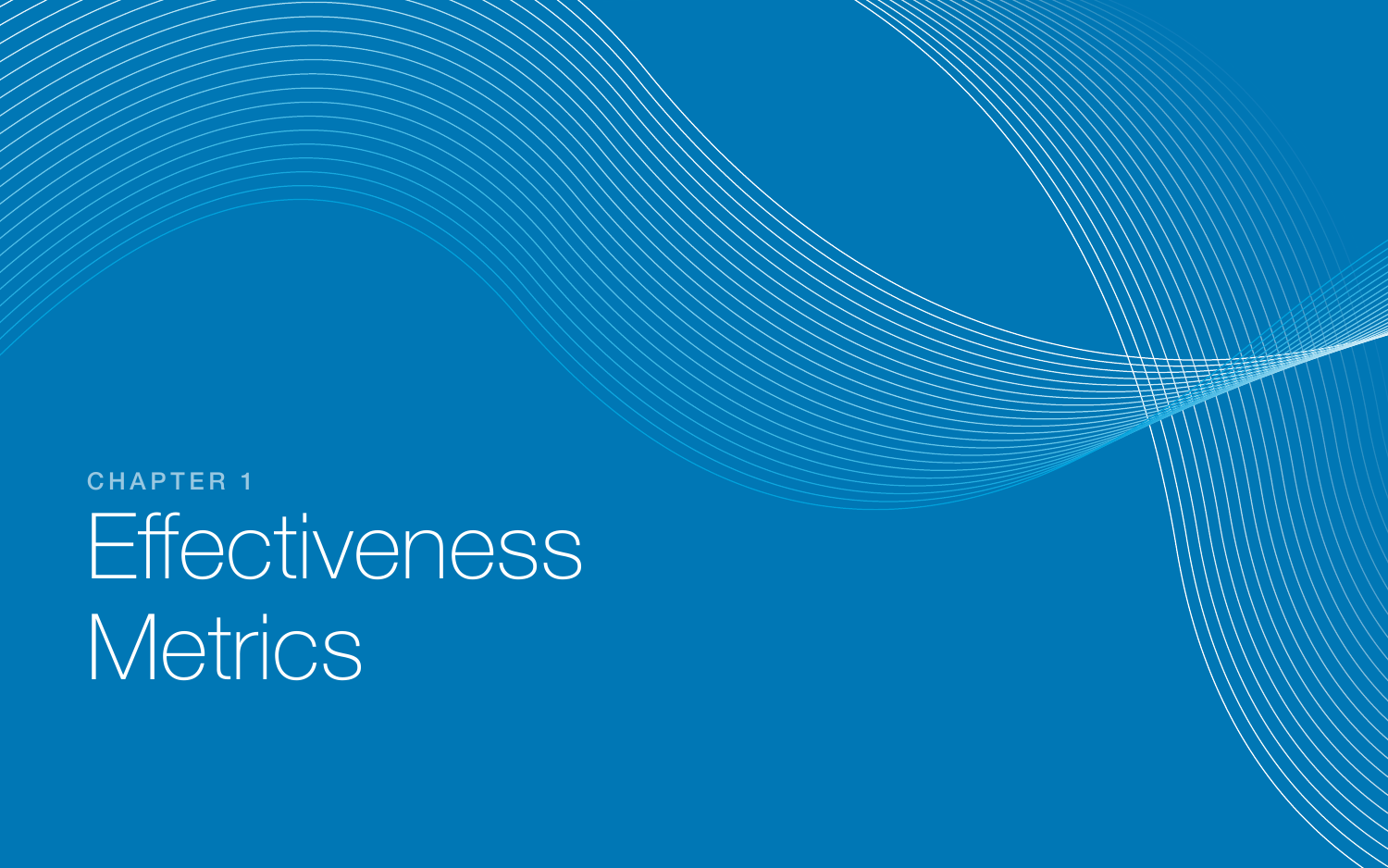## 01 Source of Candidates

### WHY IT MATTERS THE RESERVE THROUGH THE MEASURE IT

This measures how well each sourcing channel (ex: job boards, recruitment ads, sourcing tools, professional social networks, etc.) contributes to your pool of potential candidates, and which one delivers the highest volume of hires. This exercise can show you where to invest your time, so you reach the most qualified talent.



### *[\\*Source: Jobvite](https://www.jobvite.com/wp-content/uploads/2017/05/Jobvite_2017_Recruiting_Funnel_Benchmark_Report.pdf) \*\*Custom campaigns include personalized emails and social campaigns.*

Count the number of candidates generated from each channel relative to the total to see what drove the highest volume. To take it a step further, evaluate which channel drove the most hires to measure quality.

Candidates from one channel

### Total number of candidates **÷**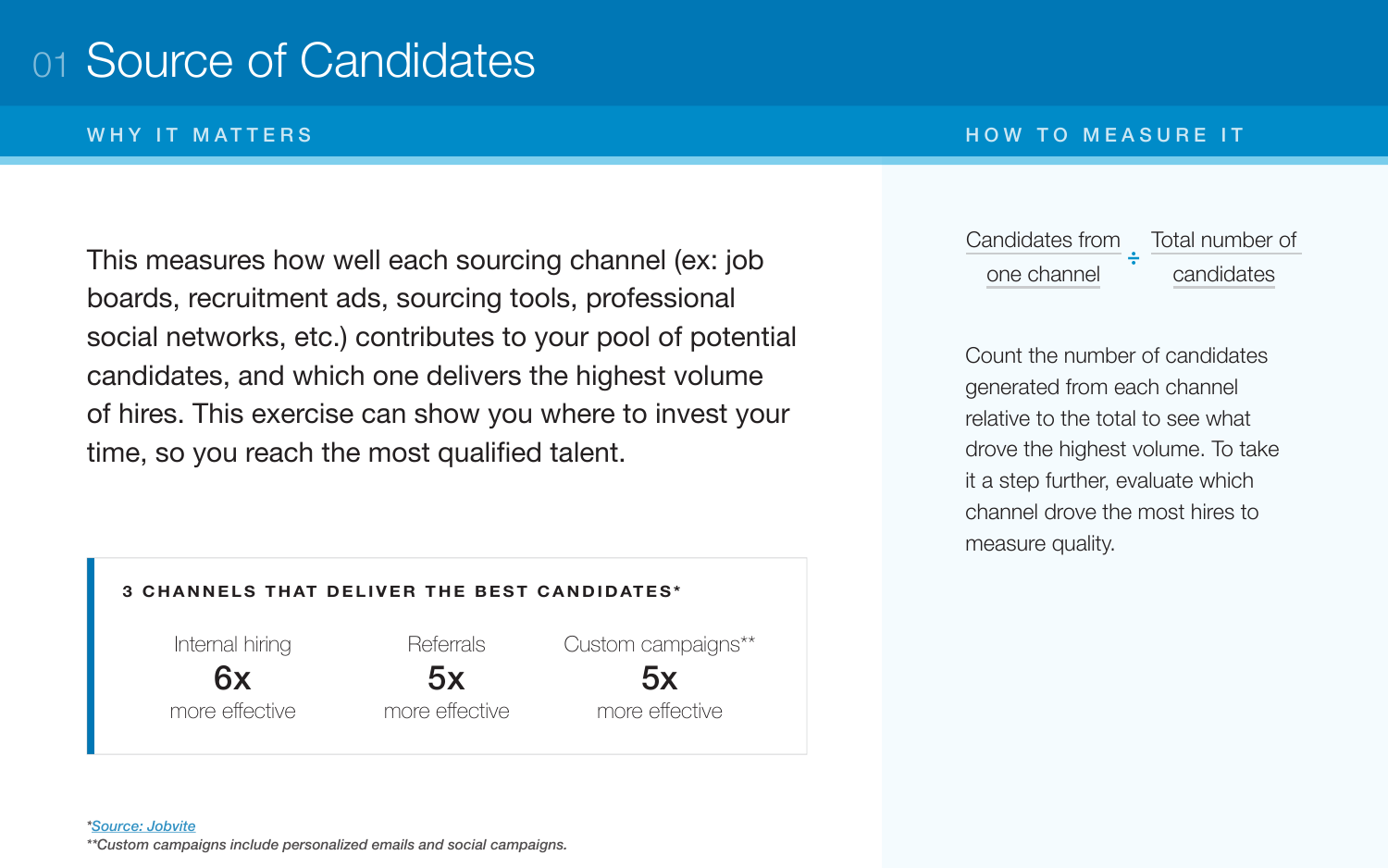## 02 Cost per Hire

WHY IT MATTERS THE RESERVE THROUGH THE MEASURE IT

This helps measure your total spend to fill an open position. It can keep you honest if recruiting expenses go up without a boost in candidate quality or gained efficiencies. Use it to look for trends over time and across positions, especially since harder-to-fill roles might require additional investment.

Add up the total costs spent on recruiting for open roles. This includes external fees for recruiter support, advertisements, LinkedIn Premium, ATS, career fairs, spend on job boards, plus internal costs such as salaries, referral program costs, and the like. Then divide the total by the number of hires made from those recruiting efforts.

Internal and external costs

### Total number of hires **÷**

\$4,000\*

# Average cost per hire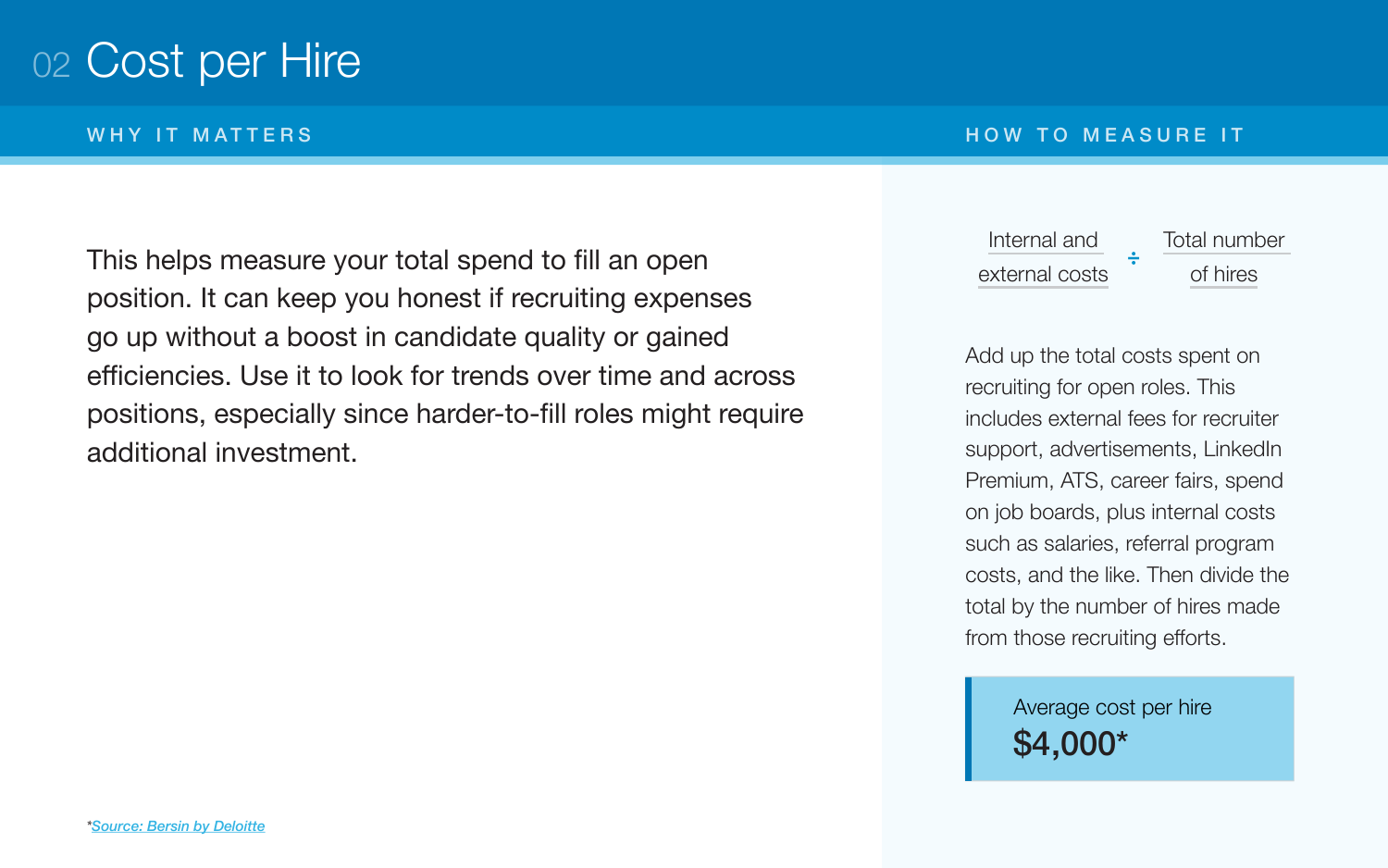## 03 LinkedIn Social Media Follower Quality

### WHY IT MATTERS THE RESERVE THROUGH THE MEASURE IT

More followers won't matter if you're still struggling to find talent. That's why follower quality is so important. Make sure your social efforts are effective in reaching audiences where you know you have the most hiring needs.

For example, if you're opening a new engineering office in Seattle, you can employ organic and paid social promotions to capture more followers with engineering experience from that location.

### **TOTAL AND TARGETED FOLLOWERS OVER TIME**

Use follower demographics from your LinkedIn Company Page analytics to better understand the quality and quantity of follower growth over time, ensuring the targeted demographic aligns with your long-term hiring needs.

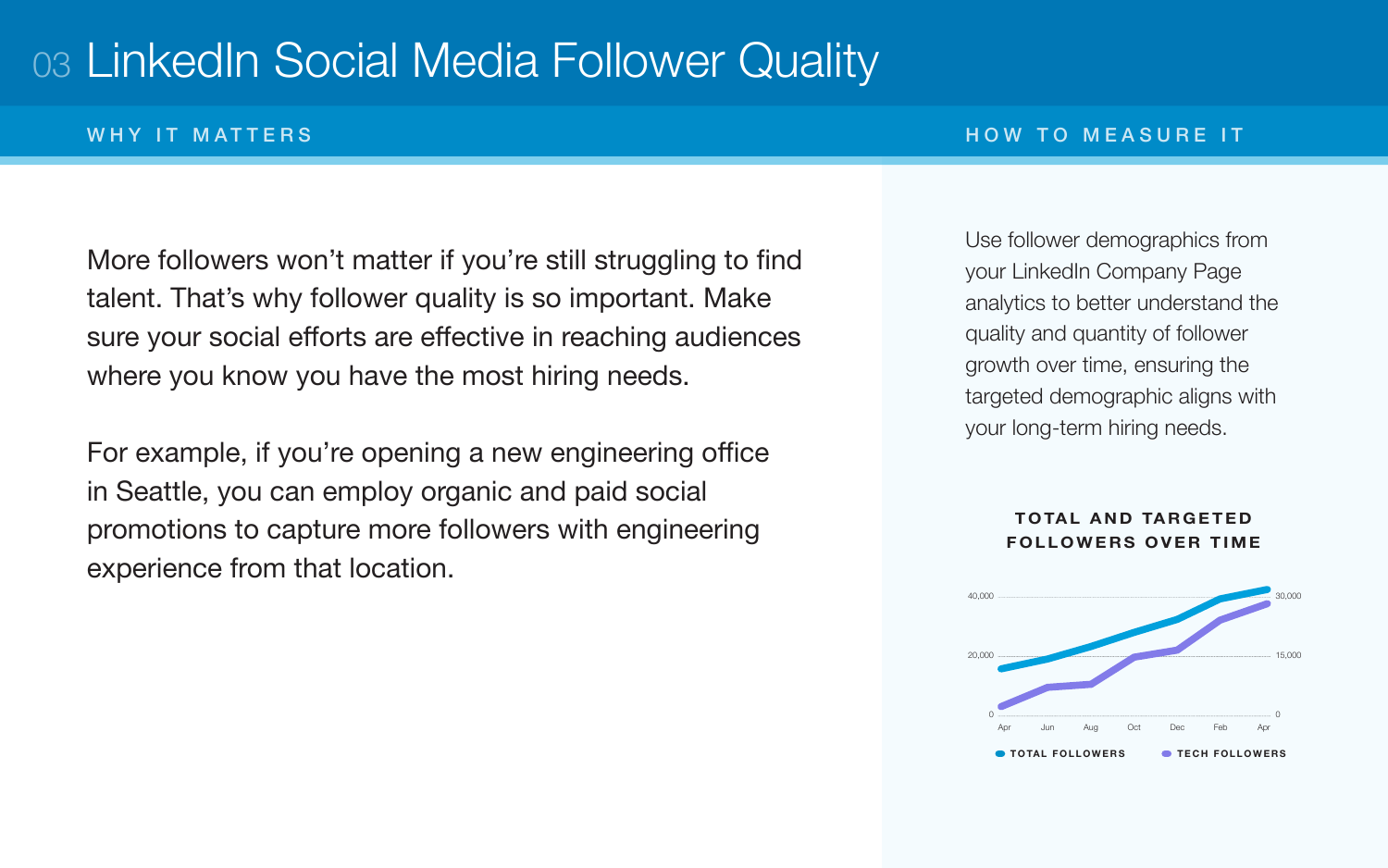## 04 Response Rate

This helps you measure the effectiveness of email efforts and garner insights about what's working – and what's not – with your outreach. Increase the chances of getting a response by reaching out to people who follow your company on LinkedIn – followers are more likely to respond than non-followers.



Stacy Takeuchi Director of Talent Acquisition

Hi Kim,

I am a senior executive recruiter in the technology practice at KTR Partners.

We recently launched a search for a Manager, Industrial Design for one of our large client's Design Product Group. This individual will lead a globally distributed team of senior design leaders in defining the vision and design strategy. As the leader of the Industrial Design team, this individual will play a key role in the evolution of the company.

 $\bullet\bullet\bullet$ 

Based on your background, I thought this role could be an interesting fit for you or, if not, for someone you might highly recommend. Either way, it would be great to connect, because I lead many senior design searches for our firm each year.

Would it be possible to find a few minutes for a call? Thanks in advance.

Stacy Takeuchi

### WHY IT MATTERS THE RESERVE THROUGH THE MEASURE IT

Track your response rates at an aggregate view or based on the type of role or seniority level over time.

Though benchmarks vary across geography and job role, if you're getting a 13% or lower response rate on 100 or more InMail messages in a 14-day period, you may need to rethink your strategy.

Number of



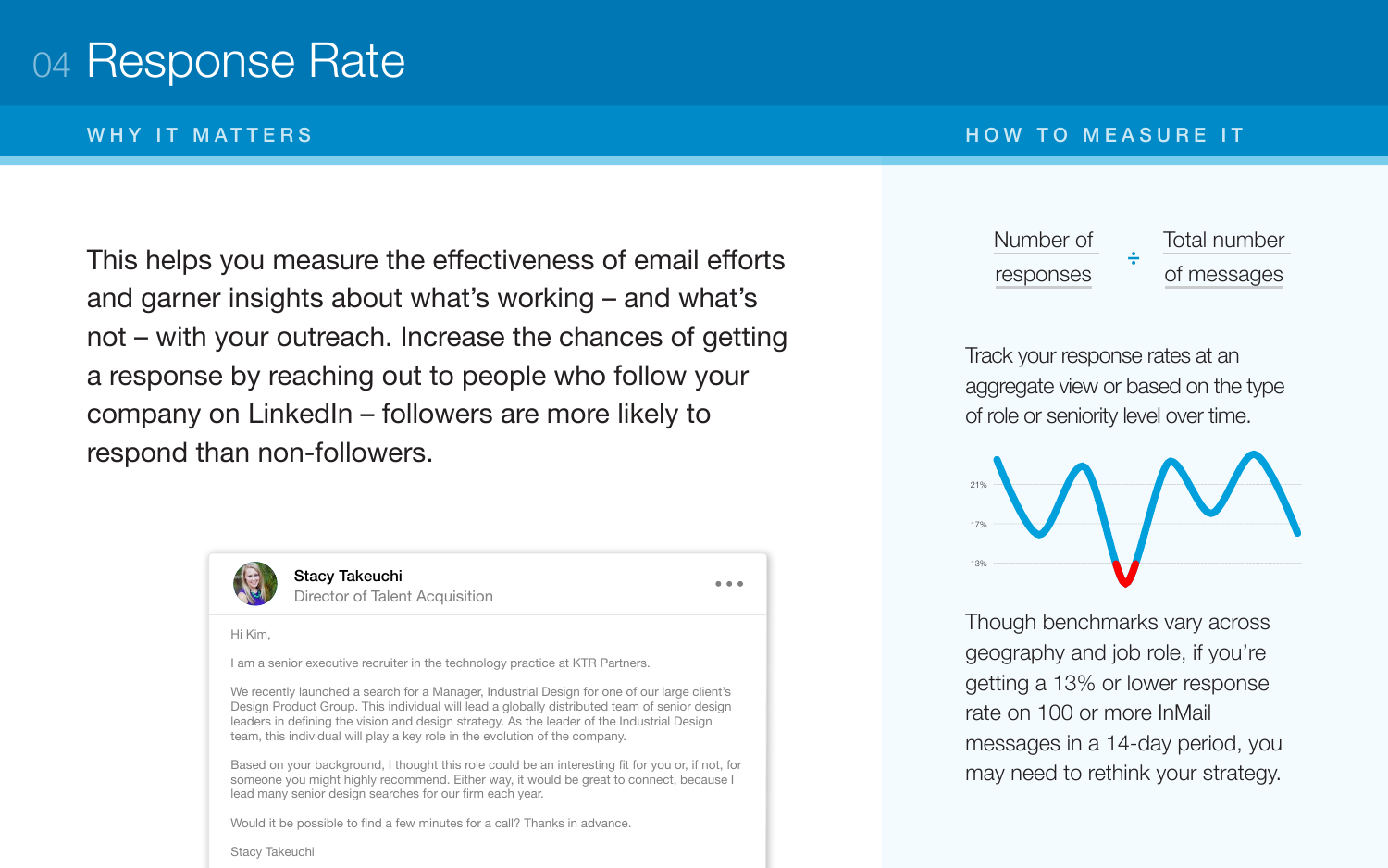## 05 Application Completion Rate

This helps measure the success of your job application platform and process. If you have a low completion rate, candidates are likely frustrated with the experience. By identifying the reasons applicants decide not to finish the application, you can optimize the process.

- Long applications
- questions
- 
- 

### WHY IT MATTERS THE RESERVE THROUGH THE RESIDENCE IT AN INCOLLECT THE RESIDENCE IT

The calculation will give you the application completion rate. These are the most common reasons for poor performance:

With [LinkedIn Jobs](https://business.linkedin.com/talent-solutions/post-jobs), you can easily track and find Application Starters to reengage them about potential opportunities.

### Number of submitted j application

• Technical issues with the platform

| λf | <b>Total number</b>    |
|----|------------------------|
| ob | $\div$ of applications |
| າຣ | started                |

• Poorly organized or structured

Sensitive or personal questions

### **BONUS TIP**

Candidates who abandon applications are often still interested in the role – and four times as likely to respond if you reach out after the fact.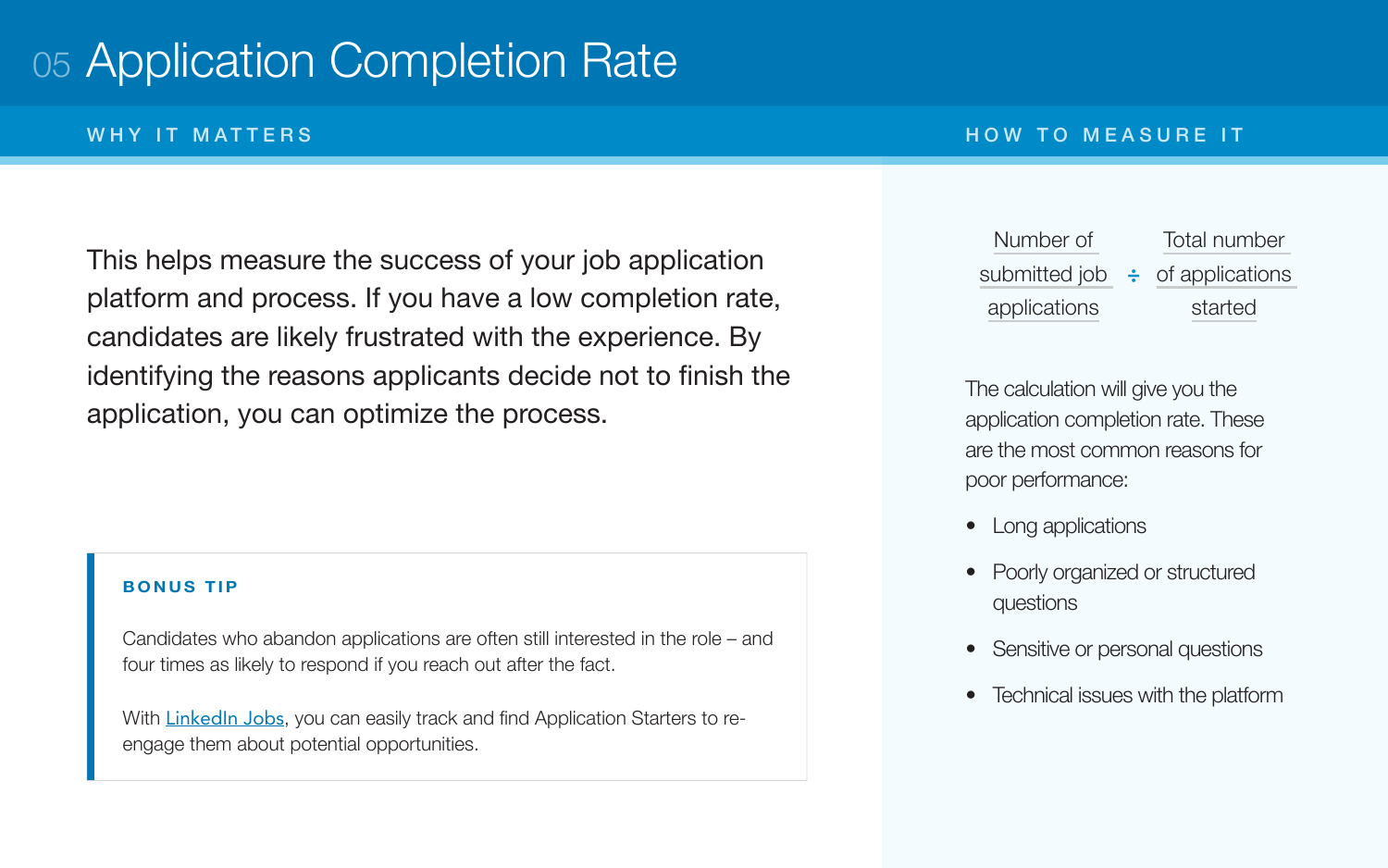# Key Speed Metrics CHAPTER 2

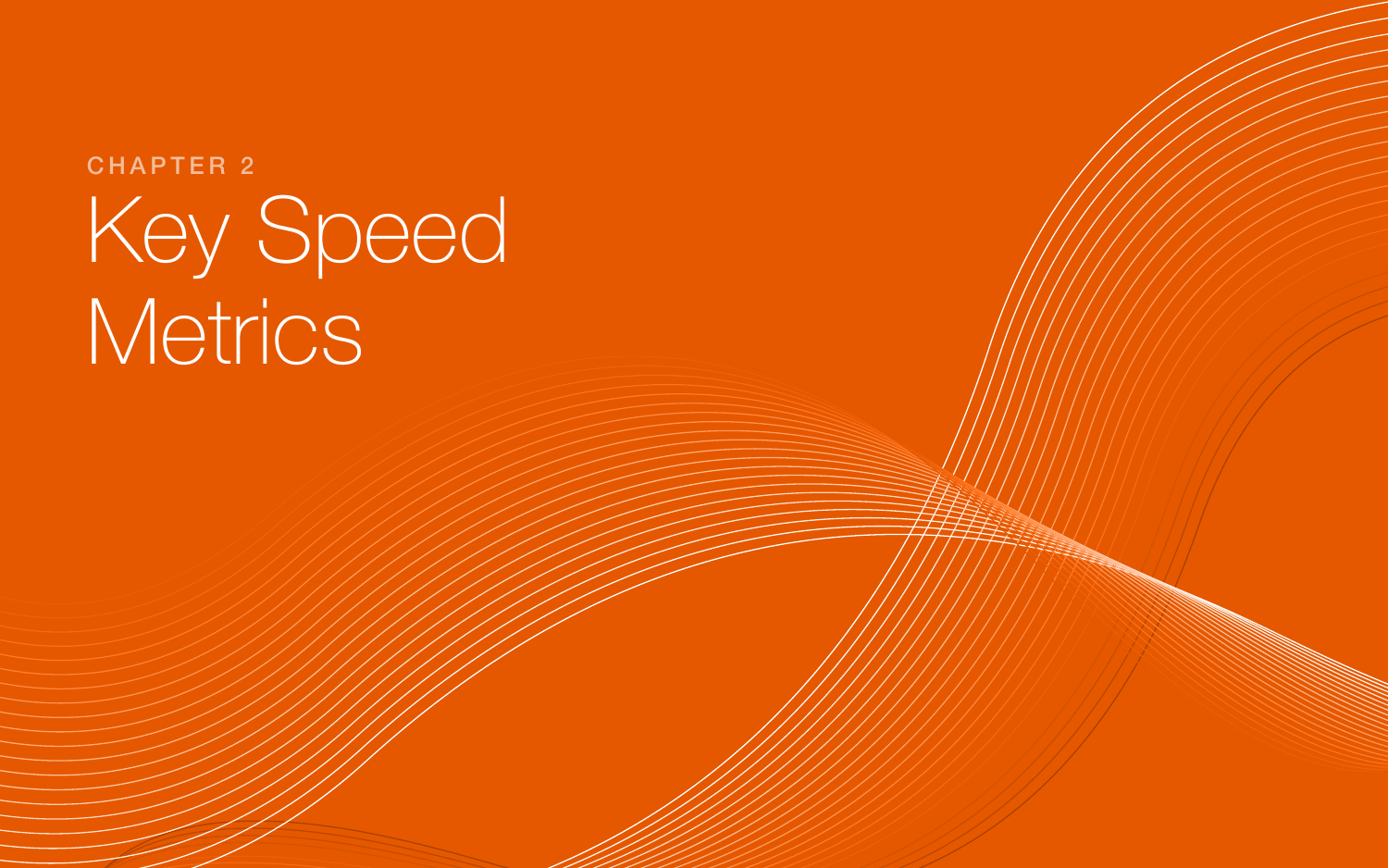## 06 Time to Hire

### WHY IT MATTERS THE RESIDENCE IT AND TO MEASURE IT

The length of time to hire will give you a view into if you're spending too much time in recruiting, which can equate to higher cost-per-hire figures. Track time to fill at an aggregate view and also by role to establish benchmarks that can be used as a tool to set expectations with hiring managers.

> • How long does it take to set up an interview with the hiring

• What's the typical time to respond to a candidate post

Measure the time from the start of the process to extending an offer

If you notice under-performance in your metrics, consider asking team members the following:

• How long does it take to respond after someone applies?

- 
- manager?
- interview?

|                  | <b>UK</b> | <b>IRELAND</b> | <b>EUROPE</b> | <b>REST OF WORLD</b> |
|------------------|-----------|----------------|---------------|----------------------|
| <b>OVERALL</b>   | 24        | 24             | 28            | 26                   |
| <b>INFO TECH</b> | 26        | 23             | 29            | 25                   |
| HR               | 27        | 23             | 23            | 23                   |
| <b>SALES</b>     | 22        | 20             | 25            | 26                   |

**AVERAGE TIME TO HIRE (IN DAYS)\***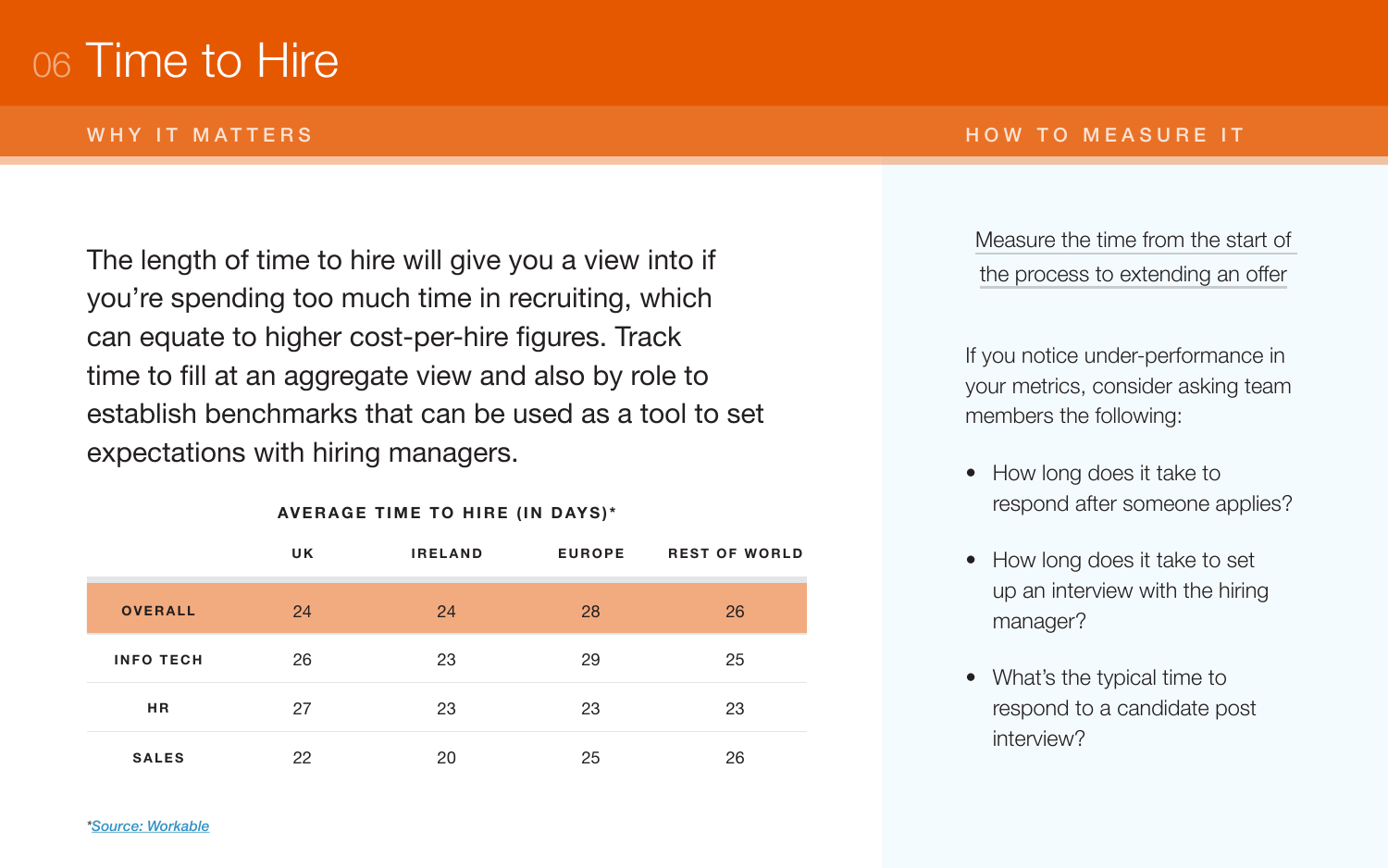## 07 Time to Present Candidates

### WHY IT MATTERS THE RESIDENCE IT AND TO MEASURE IT

This measures the amount of time between opening a job request and the presentation of a first slate to your hiring manager (ex: X number of qualified candidates for a job). It's critical to agree on timing expectations with your hiring manager, so you know how to measure success.

### The amount of time between opening a job request and the presentation of a slate to your hiring manager

You should align on expectations with your hiring manager for each role, but the target date for a presentation of a first slate of candidates is 10 to 14 days, depending on the role and complexity.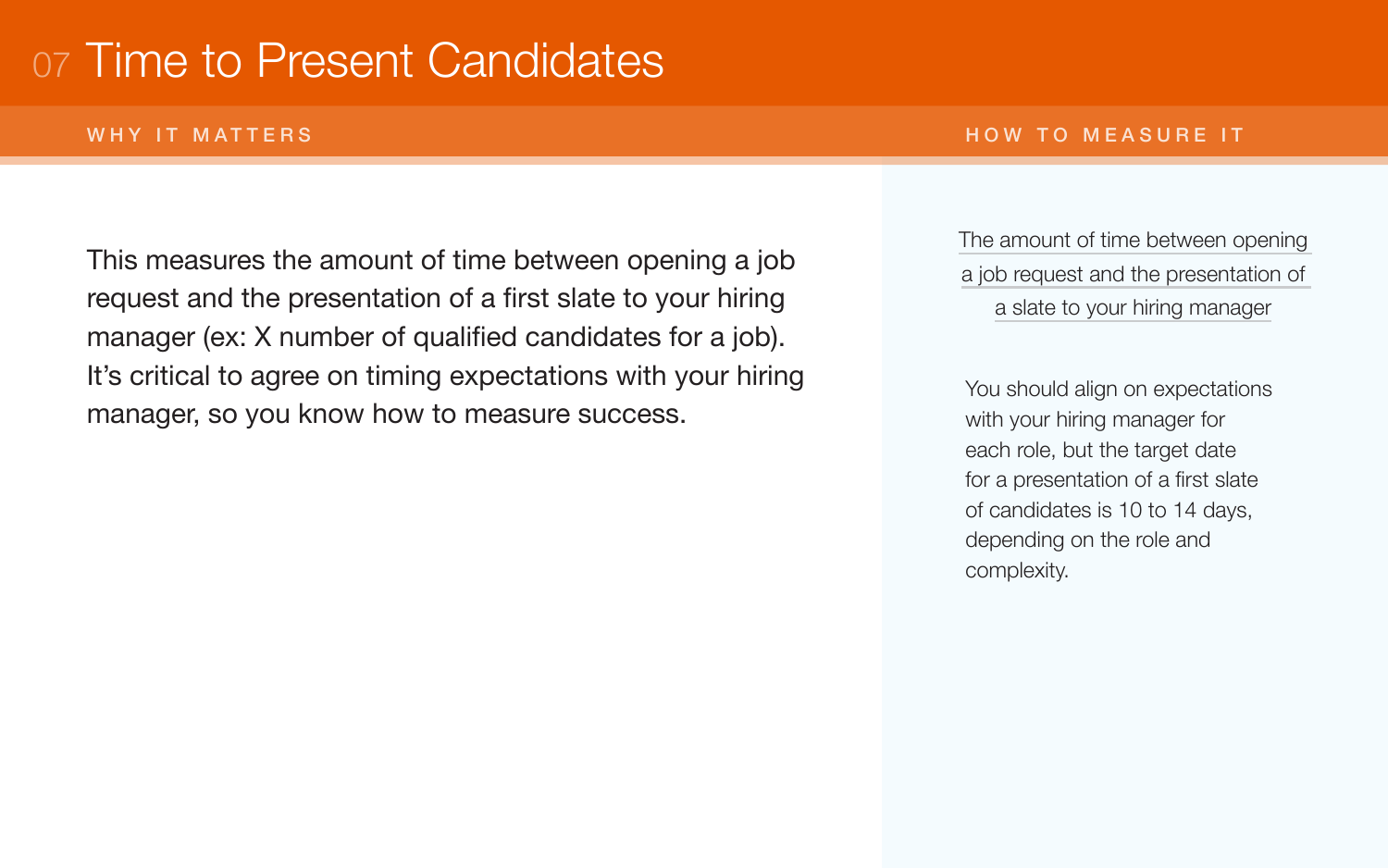# Top Quality Metrics CHAPTER 3

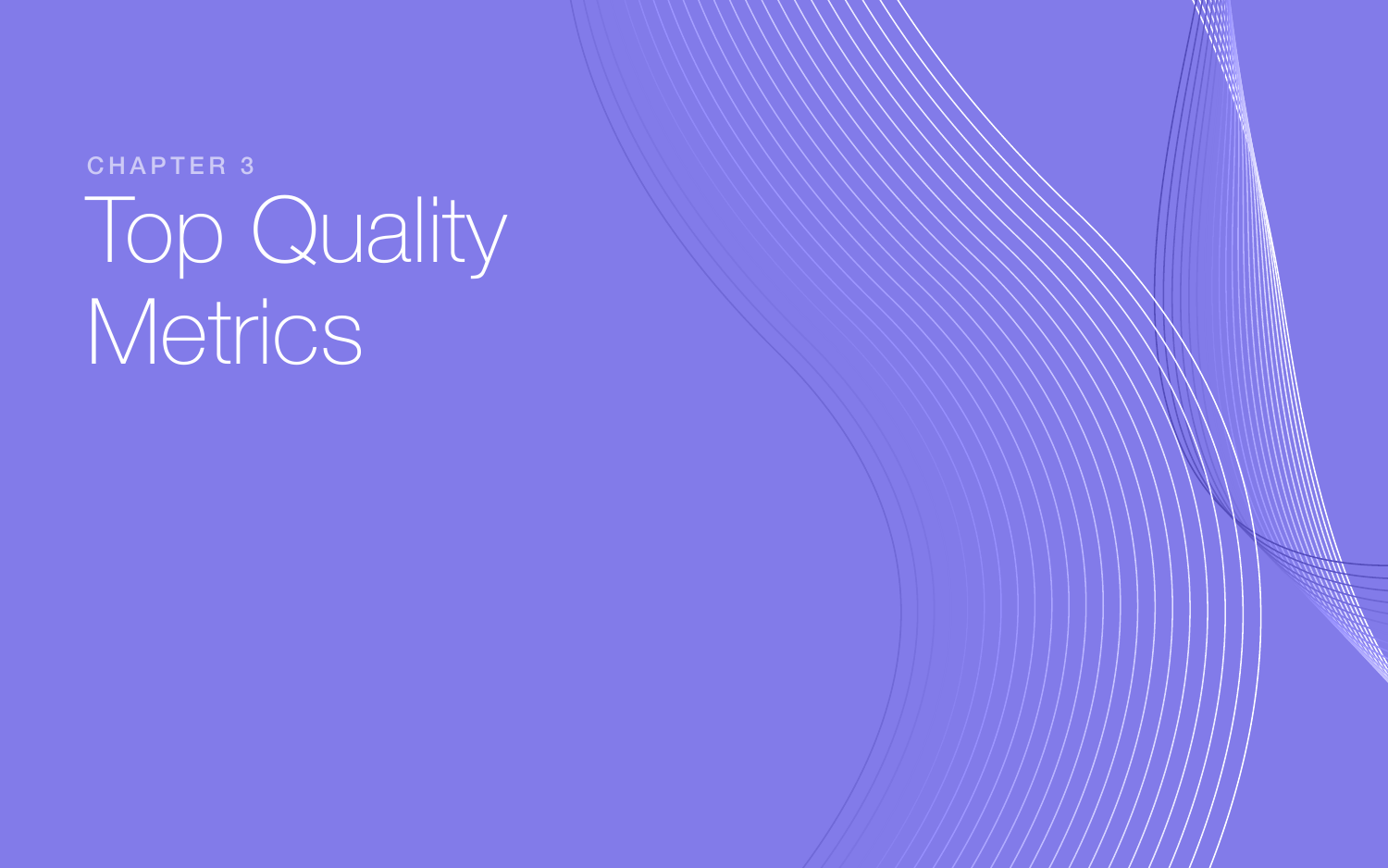## 08 Qualified Candidates per Opening

### WHY IT MATTERS THE RESERVE THROUGH THE RESIDENCE IT AN INCORPORATION OF THE MEASURE IT

The key initial measure of quality is the number of candidates presented to the hiring manager relative to the number of candidates selected for an interview. These are your qualified candidates. The same of the set of the set of the set of the set of the you may also want to create a

chart to show the ratio of quality to nonquality applicants over time or per job opening. The goal is to increase quality over time, despite fluctuations in applicant numbers.

| е  | # of candidates         |
|----|-------------------------|
| Cr | $\div$ presented to the |
| W  | hiring manager          |



### **BONUS TIP**

On average, you should try to achieve a 75% rate for qualified candidates per opening. If your conversion rate is lower, regroup with your hiring manager on expectations for the role.

 $#$  of peopl selected for an interview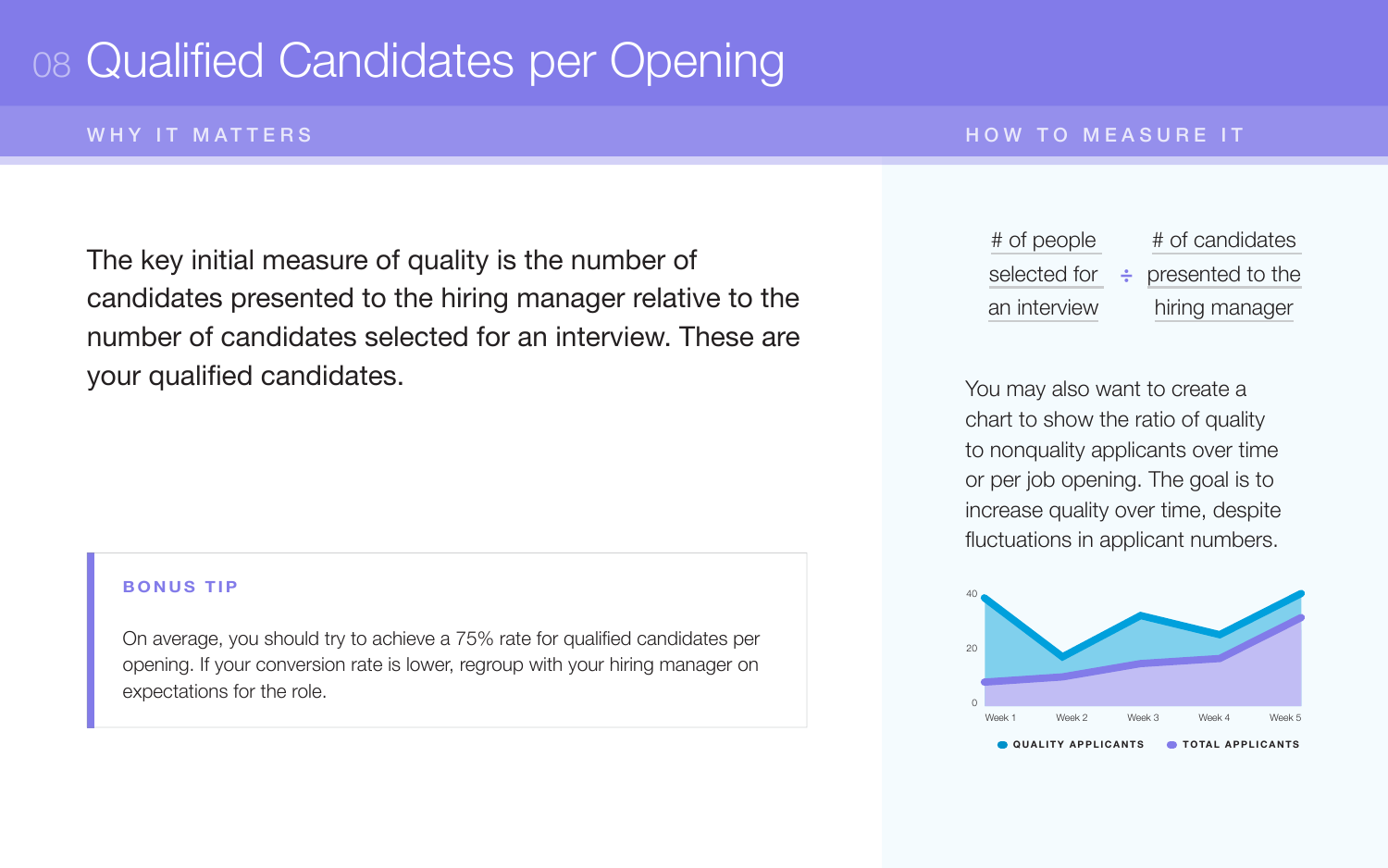## 09 Retention Rate

WHY IT MATTERS THE RESERVE THROUGH THE RESIDENCE IT AN INCOLLECT THE RESIDENCE IT

Tracking how long a person stays with the company after getting hired is essential. It will reveal which positions are most challenging to retain, providing insights on how to avoid attrition in the future.

You can measure retention company-wide or for a specific role. The recommended period of time is often a year or longer. If your timeframe appears to be shorter, a deeper analysis should be done to investigate why.

# of employees who remained employed for the entire measurement period

Total number of employees at the start of measurement period

**÷**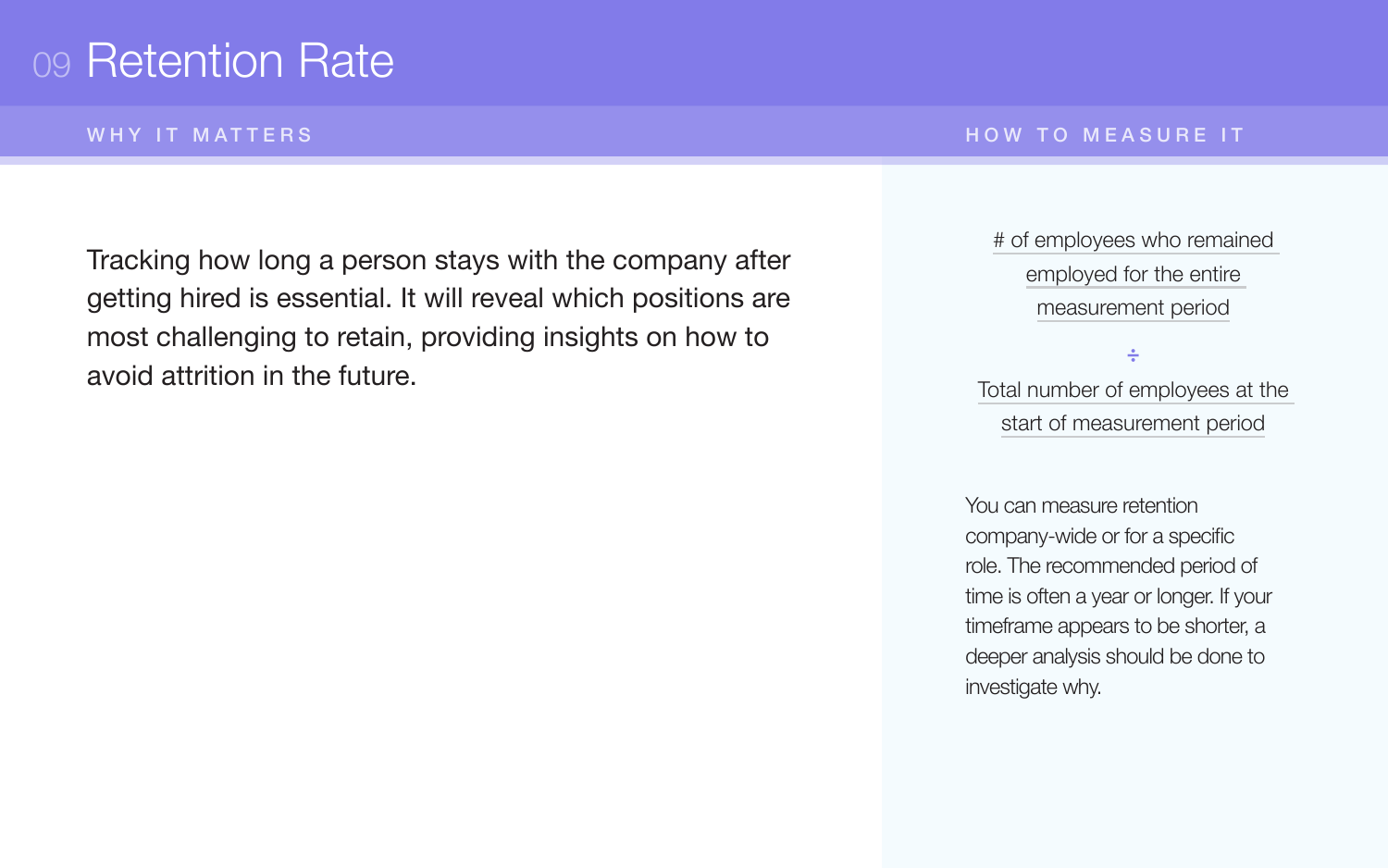## 10 Quality of Hire

WHY IT MATTERS THE RESERVE THROUGH THE RESIDENCE IT AN INCOLLECT THE RESIDENCE IT

Quality of hire helps you assess the value employees bring to your company. In general, optimizing for quality of hire can result in less turnover, more productivity, and better quality hires in the future.

The first step in determining quality of hire is to define the factors that matter most to your organization When evaluating each indicator, performance should be scored on a scale of 1 (poor) to 100 (excellent) and divided by the total number of factors.

Job performance score Ramp-up time score Engagement score Cultural fit score **+ + + ÷** Number of factors